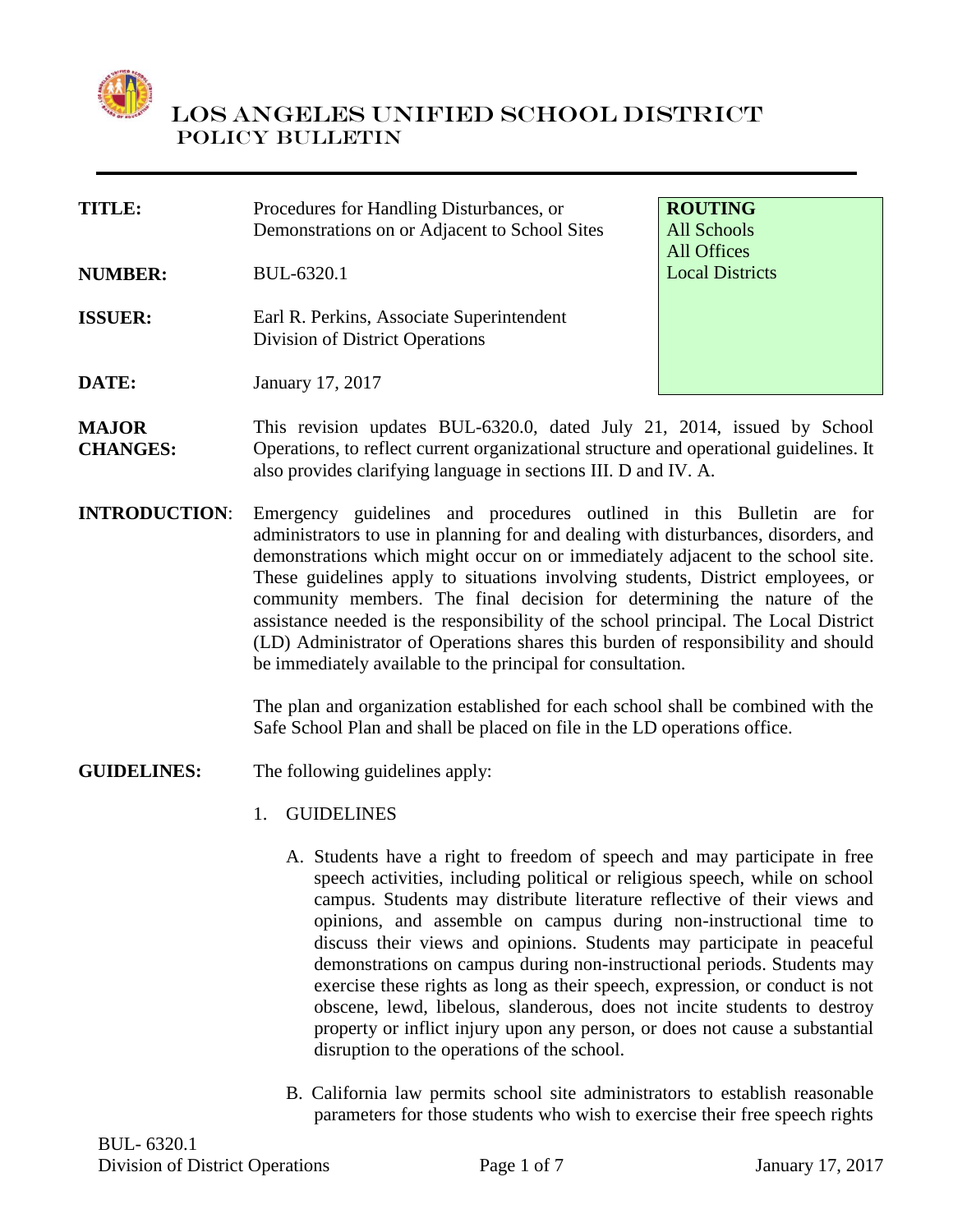

on campus or during the school day. School site administrators can impose restrictions on the time, place, and manner of the speech or activity in order to maintain a safe and peaceful campus for all students and District employees. Students who fail to follow the directive of school site administrators or District policy concerning demonstrations, assemblies, sit-ins, or walkouts, may be subject to disciplinary action.

- C. Students who voluntarily leave the school campus or the classroom during a demonstration will be directed to return to the campus or classroom. A student's refusal to adhere to this directive may result in disciplinary action against that student. Once students are off campus, school site administrators do not have a legal obligation to protect the safety and welfare of the students. If the student demonstration or walk-out causes a disruption to the general public, local law enforcement may respond to the situation. The District has no control over how local law enforcement will handle the situation.
- D. While the District recognizes and respects a student's freedom of speech rights, District employees shall not promote, endorse, or participate in any student demonstration, distribution of materials, assembly, sit-in, or walkout during work hours or while serving as an agent or representative of LAUSD.

## II. RESOURCES AND ROLES

- A. School District
	- 1. In anticipation of, or during, a disturbance, disorder, or demonstration, key school personnel must be released and made available to assist the principal in class coverage and to implement the school emergency plans. Further, the principal (or designee) may contact other resources for additional assistance.
	- 2. The principal shall contact the LD operations coordinator and determine what additional resources will be necessary to address the situation.
	- 3. The LD operations coordinator, in consultation with the Office of Division of District Operations, will contact additional District resources, such as: School Police, Office of Communications, Transportation and/or Food Services.
- B. Law Enforcement Agencies
	- 1. The school administrator shall establish an ongoing working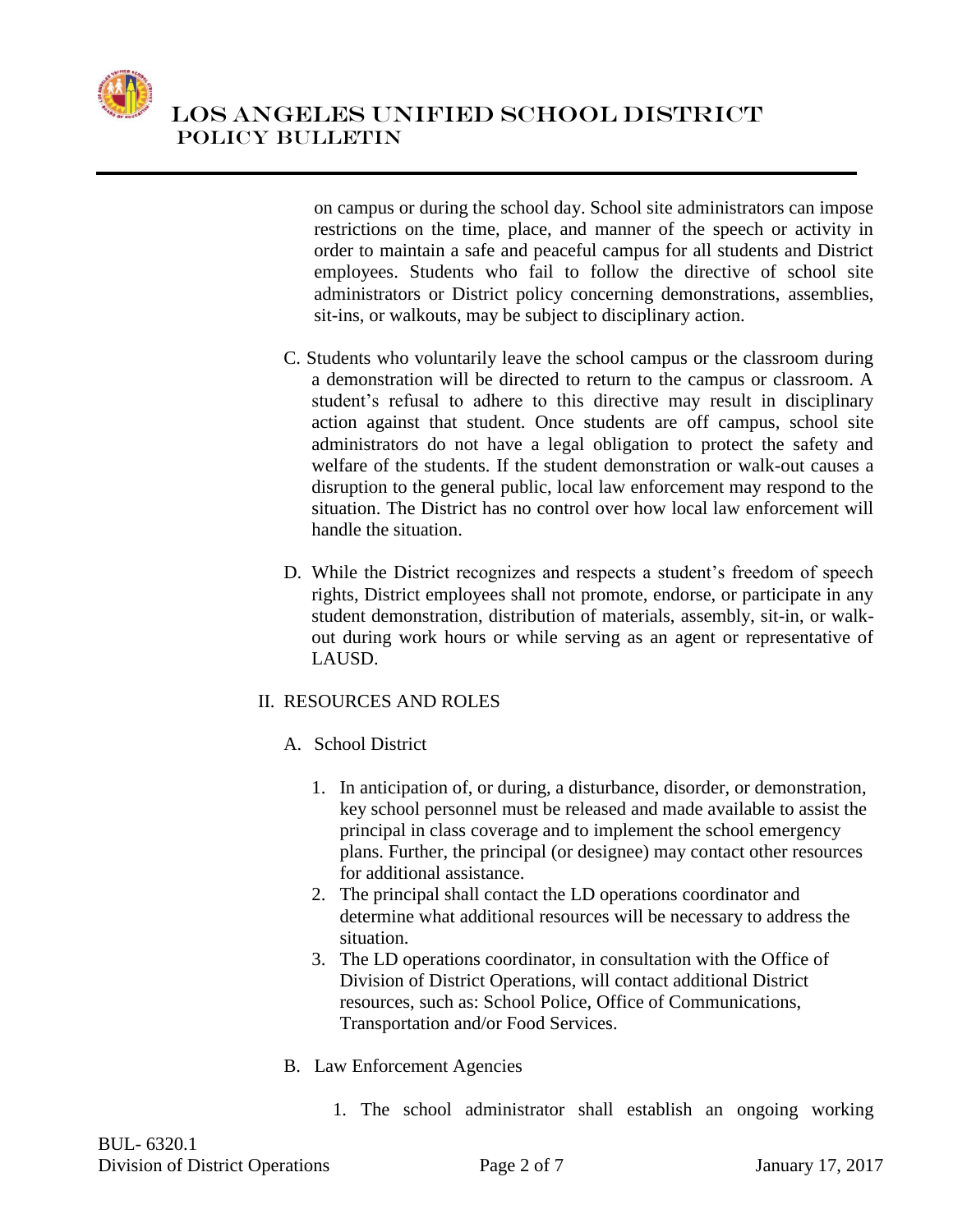

relationship with law enforcement personnel who service the school and make them aware of contingency plans which may necessitate their involvement.

- 2. If a disturbance, disorder, or demonstration should occur that is beyond the capacity of the site administration to control, the resources of the District, community, and local law enforcement agencies must be utilized to safeguard the welfare of students and school personnel and to protect District property.
- 3. When law enforcement is called, the administrator must:
	- a. Recognize that the law enforcement agency will be in charge when it responds to the call for assistance.
	- b. Ensure all school resources are available to law enforcement personnel if their assistance is requested.

## III. COMMUNICATION

- A. To ensure open lines of communication and collaboration with faculty, students, parents, media, and community, the principal shall:
	- 1. Maintain an awareness and understanding of the issues and concerns prevalent in the school community.
	- 2. Express a willingness to listen to requests and concerns.
	- 3. Contact the Office of Communications for assistance in working with representatives of the news media and preparing outgoing messages to parents.
	- 4. Ensure availability, if appropriate, for contact with news media representatives.
	- 5. Provide a room, if possible, which can be used for press conferences/briefings.
- B. The principal should enlist the support of stakeholders to develop and implement solutions to problems and address concerns.
- C. The principal should provide opportunities for students to dialogue and engage in activities such as:
	- 1. Classroom discussions facilitated by approved speakers who are supervised by school personnel.
	- 2. Participate in small group discussions with clubs or campus organizations.
	- 3. Informational assemblies with adequate supervision.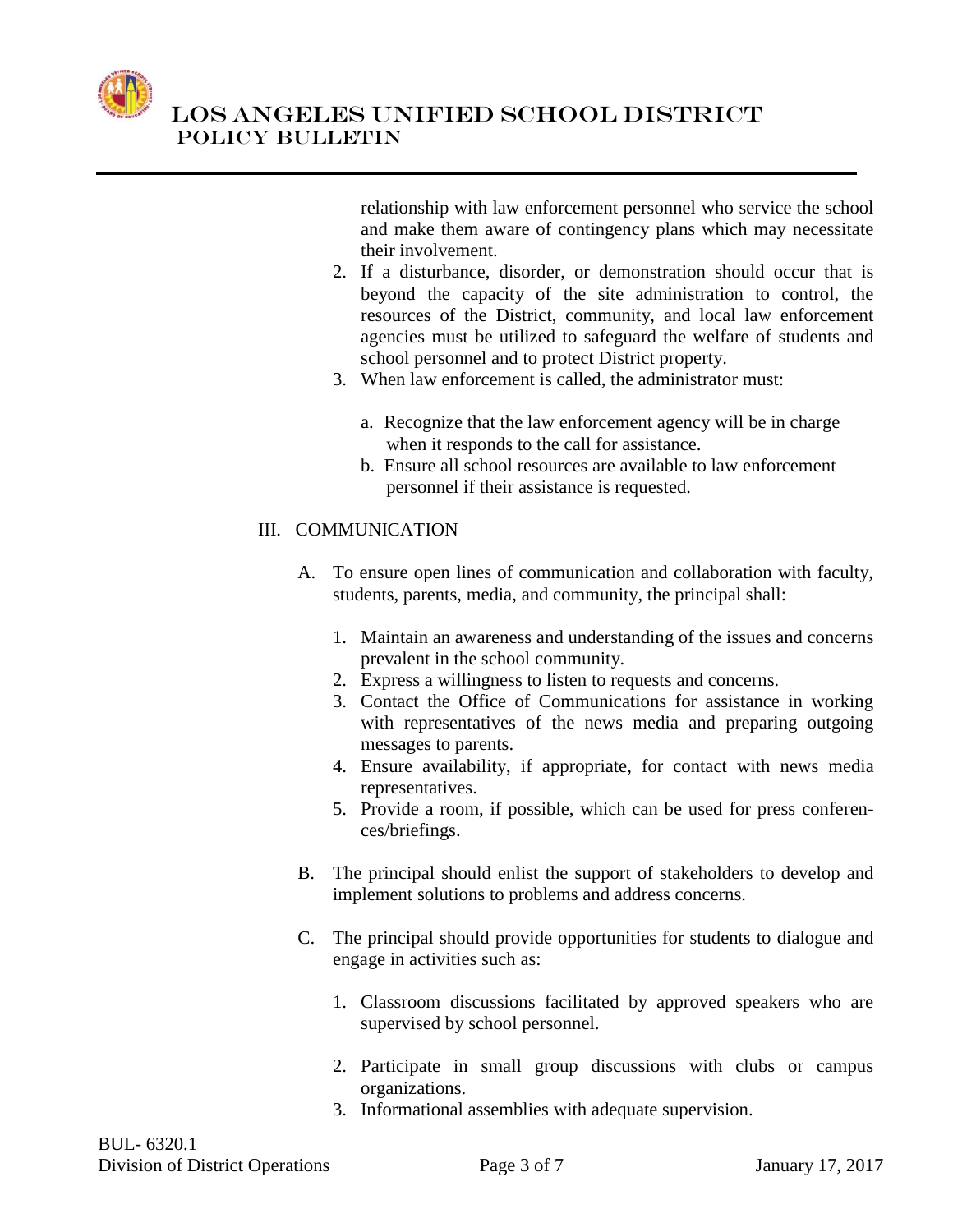

- 4. Letter writing campaigns.
- 5. Structured research projects.
- D. The school administrator (or designee) must collect materials distributed on and adjacent to the school campus and make every attempt to secure the following information.
	- 1. Who distributed the materials?
	- 2. Where and when was the material distributed?
	- 3. Who received the material?

If after collecting the material, the school administrator (or designee) determines that a lawful action occurred during non-working times and involved employees who were raising concerns about their wages, hours or working conditions, then the administrator (or designee) shall not retain the information collected.

#### IV. CAMPUS SECURITY

- A. It is the responsibility of the school administrator to maintain adequate safeguards to ensure the safety and welfare of students, school personnel, and school property. If necessary, the site administrator must ensure that the school initiates a lockdown and, if a lockdown is initiated, the administrator should take the following steps as appropriate:
	- 1. Designate only one entrance and one exit for all persons entering or leaving the school site.
	- 2. Do not allow the public or any unauthorized individuals or groups, including parents, to enter the campus.
	- 3. Require each person entering the campus to sign his/her name and record his/her address, telephone number, and the time entered and departed.
	- 4. Remind teachers to keep classroom doors locked and not release students for any reason.
	- 5. Assign staff members to receive and direct all telephone calls related to the emergency. Provide designated persons with a script containing all information to be released.
	- 6. Communicate and update staff using the school public address system, email, Blackboard Connect, or other means as appropriate.
	- 7. Provide written updates or utilize faculty meetings to keep staff informed of developments. Also identify key faculty members to help keep staff informed.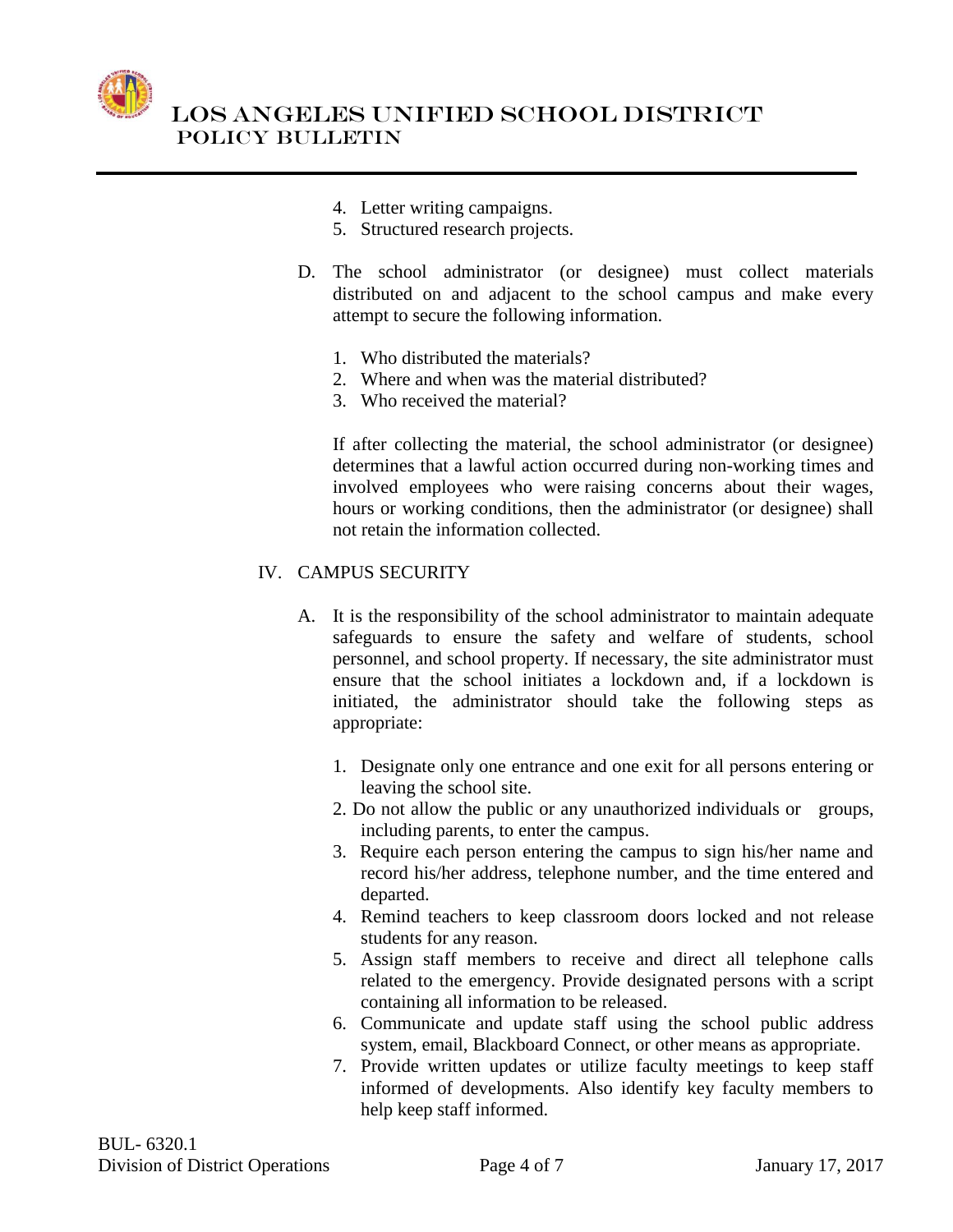

- 8. Maintain a "log" to record the date, time, and nature of each incident, names of the persons involved, reliable witnesses to the event, and description of the action taken.
- 9. Make plans for the school schedule and supervision program for the following day.
- B. If disturbances occur near administrative offices, plans should provide for keeping doors locked and admitting only authorized personnel.

The school principal shall:

- 1. Take security measures to safeguard files and records.
- 2. Determine in advance who will grant permission to enter the administrative offices.

#### V. PROCEDURES REGARDING STUDENTS

The school administrator shall:

- A. Inform students in the presence of adult witnesses that they should attend classes.
- B. Notify individual students that they risk disciplinary action if they remain on campus but do not attend classes or if they attempt to leave campus. Note: No physical effort shall be made to prevent students from leaving the campus.
- C. Remind students that if they persist in unlawful activities following ample warning and notice of suspension, they may be subject to citation or arrest.
- D. As soon as possible, prepare a letter to notify parents of what occurred.

## VI. CLOSING OF SCHOOL

A. The closing of school can only be authorized by the Superintendent of Schools. If, in the principal's opinion, the school should be closed, the principal shall confer with the LD Administrator of Operations (AOO). The AOO shall contact the Division of District Operations. In the event a closing of school is authorized, the Office of District Operations shall notify the appropriate offices, including School Police, Transportation, and the Office of Communications.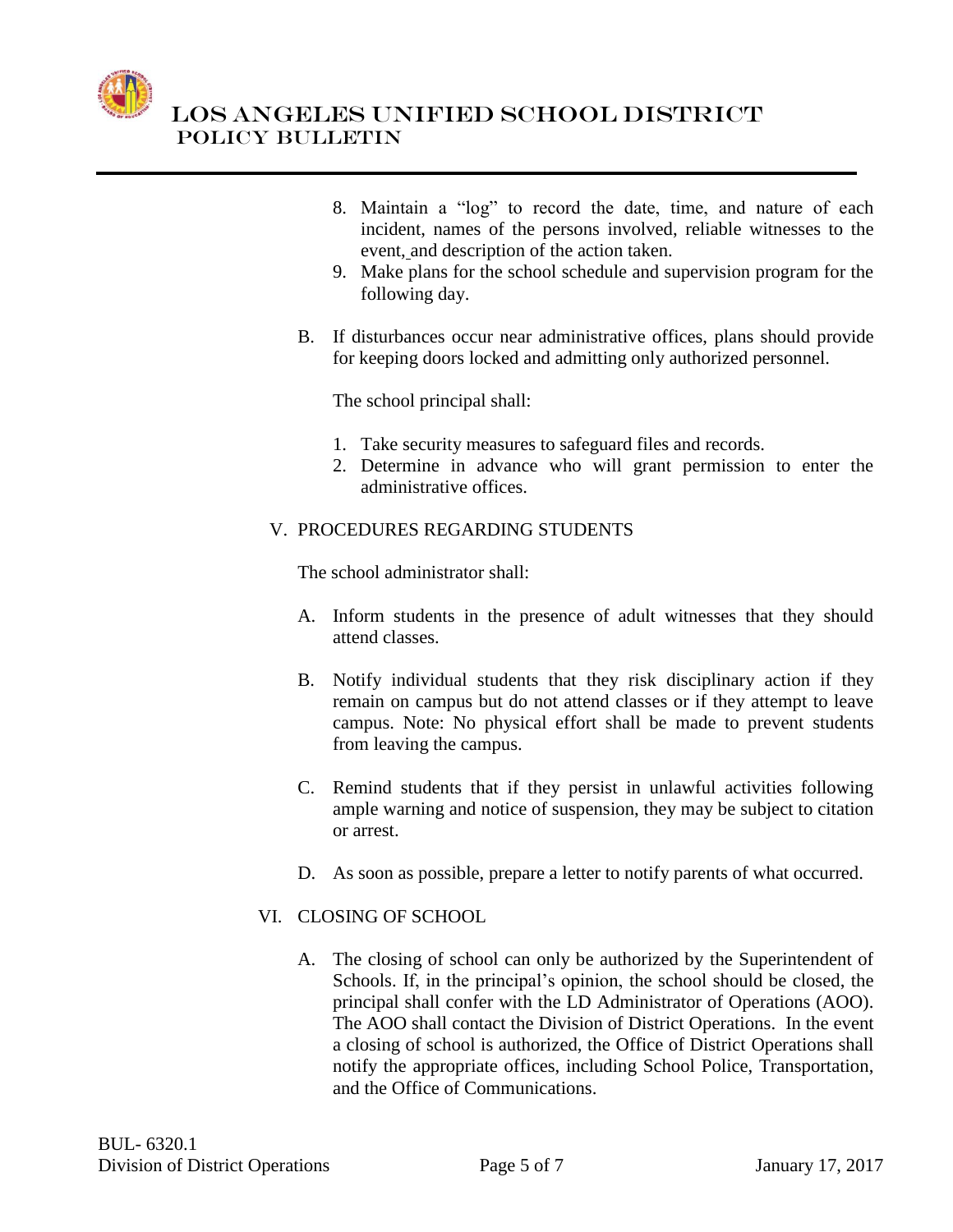

- B. The site administrator or operations coordinator shall notify other schools in the complex and community agencies, as appropriate, of the school closure. School police personnel and other law enforcement officers at the site shall be notified immediately if the request to close school is approved.
- C. Prior to the dismissal of students, the principal shall:
	- 1. Inspect the entire site to determine the extent of the problem prior to any approved dismissal of students.
	- 2. Release students only to parents or to other properly authorized adults during regular school hours. Maintain a log of students who are released.
	- 3. Ensure that only necessary exits are open before students are dismissed.
	- 4. Instruct members of the school staff, including nurses, school psychologists and other traveling personnel, to:
		- a. Supervise students who are not released until the regular time for dismissal. Note: Do not authorize the release of students at any time unless it is safe to do so.
		- b. Allow students who feel safer at school to remain on campus.
		- c. Remain on school premises until the safety of all students is ensured. (Government Code, Chapter 8, Oath or Affirmation of Allegiance for Disaster Service Workers and Public Employees, Section 3100, Declaration; public employees as disaster service workers.)

## VII. PROCEDURES REGARDING DISTRICT EMPLOYEES

If after reporting for duty and during assigned hours of service, a certificated, classified, or unclassified employee of the District (1) leaves his/her assigned responsibilities to participate in a sit-in, a walk-out, picketing, or any demonstration in any school building or upon any school ground, street, sidewalk, or public way adjacent thereto, or (2) directs or advises any student to participate in any of the aforementioned activities or to absent himself/herself from class or to leave school for these purposes, the principal or his delegated representative shall, in the presence of an adult witness:

A. Direct each employee to desist from his/her participation in the particular activity and immediately return to his/her designated place